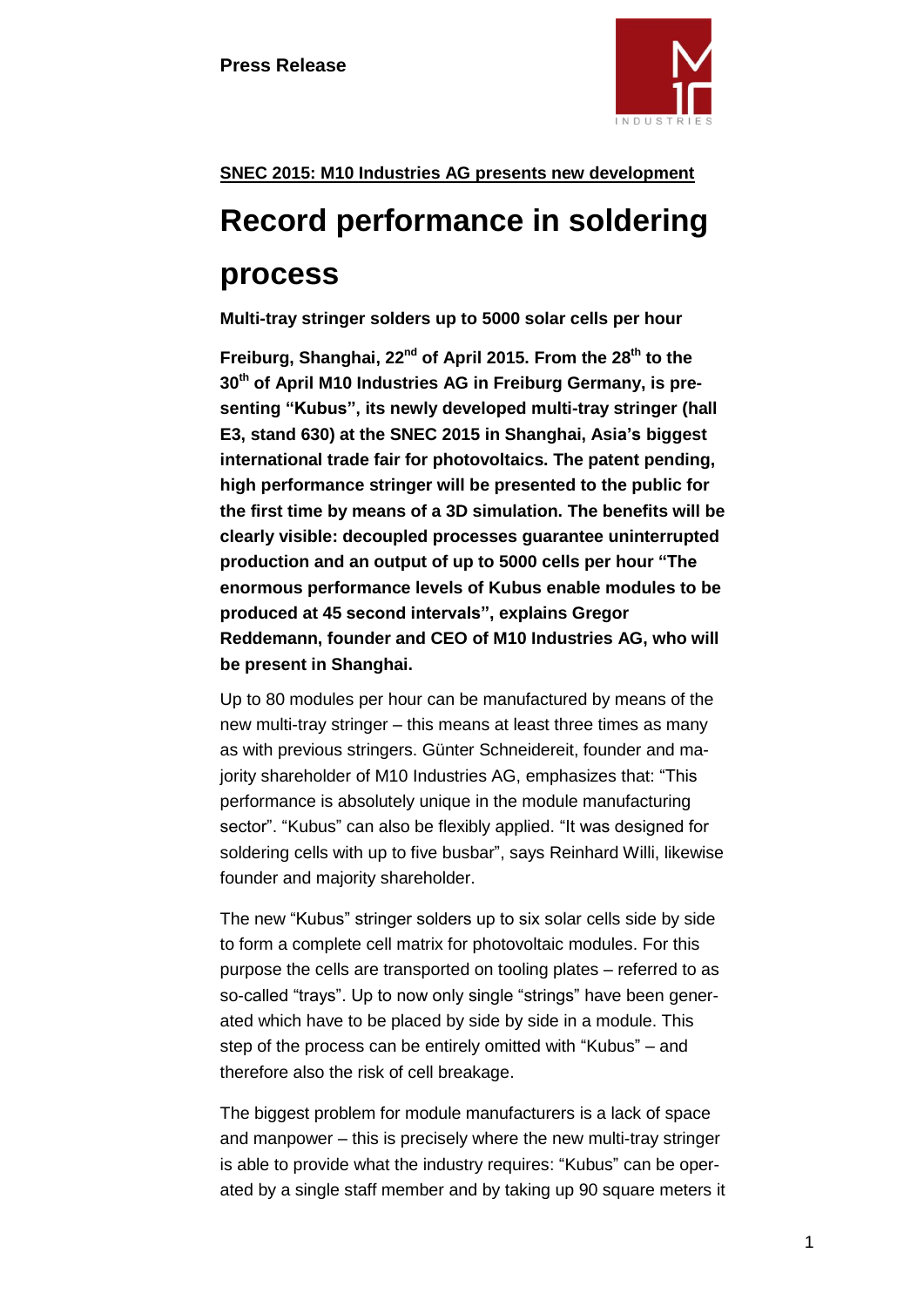

does not require more space than previous stringers, despite its far higher performance. "We are very excited to see what the response is to our new high performance stringer in Asia", says Reddemann. "Our launch in Europe a few months ago has already aroused considerable interest – currently we are conducting intensive tests with materials from various customers at our facility in Freiburg". For further information about the group, please see www.m10ag.de.

**Characters (incl. spaces): 2,394**

## **About the Group: M10 Industries AG:**

The new "Solar Campus" competence center, which includes the companies Si Module and M10 AG, combines development, production and technology: **M10 Industries AG** develops and builds systems for the solar industry that are characterized by innovation, quality and high performance. **SI Module GmbH** produces premium high quality photovoltaic modules. As a subsidiary of M10 Industries the production site also serves as a technology and service center for the new high performance stringer "Kubus". All the group's products are manufactured in Germany.

### **Pictures:**

"Kubus" - the most powerful stringer in the world



Ribbons can be exchanged at any time without interrupting ongoing production.